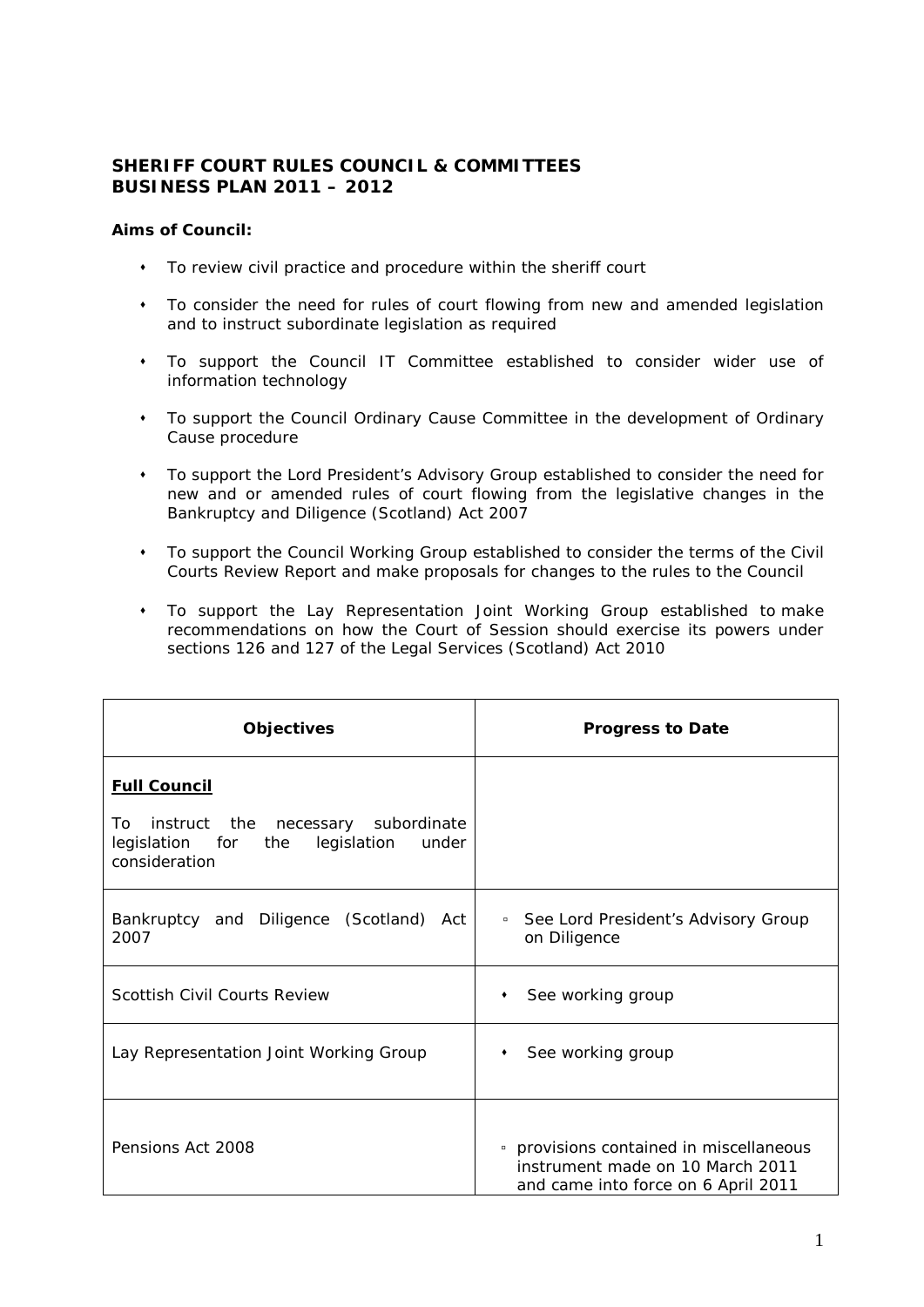| <b>Objectives</b>                                                                                                                                                                                                                                                                                                                                                                                                                                                                                                                                                                                                    | <b>Progress to Date</b>                                                                                                   |
|----------------------------------------------------------------------------------------------------------------------------------------------------------------------------------------------------------------------------------------------------------------------------------------------------------------------------------------------------------------------------------------------------------------------------------------------------------------------------------------------------------------------------------------------------------------------------------------------------------------------|---------------------------------------------------------------------------------------------------------------------------|
| Miscellaneous Act (1) of 2011 included:<br>□ Amendments to Rule 24.1 of the<br>Summary Cause Rules 2002<br><sup>o</sup> Amendments to applications for Time<br>Order Forms<br><sup>o</sup> Amendment to Sheriff Court Bankruptcy<br><b>Rules 2008</b><br><sup>o</sup> Amendments to Ordinary Cause,<br>Summary Application, Summary Cause<br>and Small Claim Rules on service and<br>evidence conventions<br><sup>o</sup> Amendments to Ordinary Cause,<br>Summary Application, Summary Cause<br>and Small Claim Rules on rules on<br>service of documents<br><sup>o</sup> Amendment to Report of Auction Form<br>17 | • Provisions all contained in<br>miscellaneous instrument made on 10<br>March 2011 and came into force on 4<br>April 2011 |
| Miscellaneous Act (2) of 2011 to include:<br><sup>o</sup> Rules on service of sequestration<br>petitions<br>• Amendments to the Ordinary<br>Cause/Summary Cause Rules as a<br>consequence of the Damages (Scotland)<br>Act 2011<br><sup>o</sup> Changes to rules as a consequence of<br>the Domestic Abuse (Scotland) Act<br>2011                                                                                                                                                                                                                                                                                    | • Provisions to form part of the next<br>miscellaneous instrument                                                         |
| EC Reasoned Opinion - Protective Costs<br>Orders                                                                                                                                                                                                                                                                                                                                                                                                                                                                                                                                                                     | Under scrutiny by Council<br>$\circ$                                                                                      |
| 1996 Hague Convention                                                                                                                                                                                                                                                                                                                                                                                                                                                                                                                                                                                                | · SI made on 10 March 2011                                                                                                |
| Council Regulation EC No. 4/2009                                                                                                                                                                                                                                                                                                                                                                                                                                                                                                                                                                                     | • Under scrutiny by Council                                                                                               |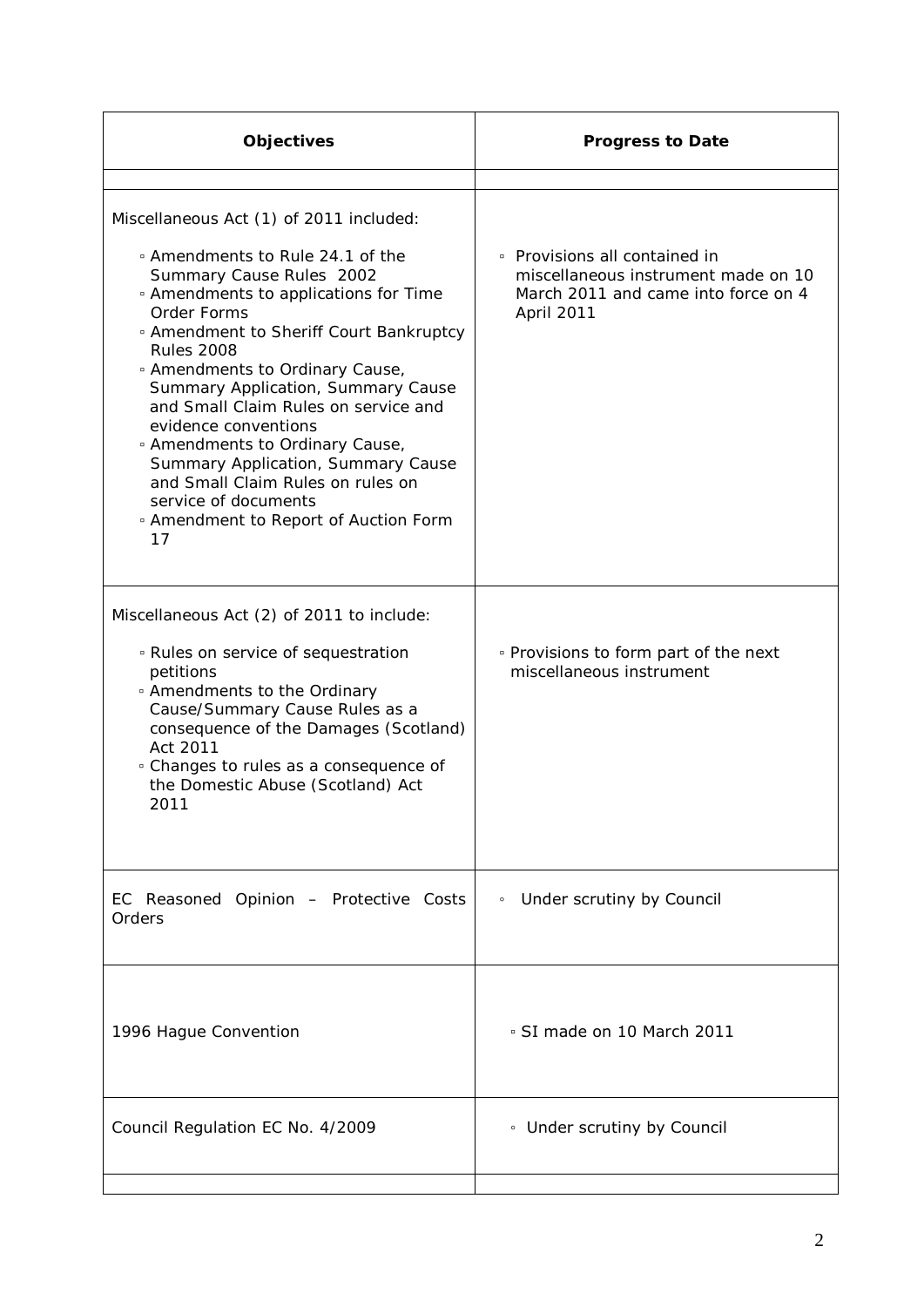| Objectives                                                                                                                                                                                                                                                                                       | <b>Progress to Date</b>                                                                                                                                                                                                                                                                                                                                                                                                                                                                                   |
|--------------------------------------------------------------------------------------------------------------------------------------------------------------------------------------------------------------------------------------------------------------------------------------------------|-----------------------------------------------------------------------------------------------------------------------------------------------------------------------------------------------------------------------------------------------------------------------------------------------------------------------------------------------------------------------------------------------------------------------------------------------------------------------------------------------------------|
| <b>Judicial Expenses</b>                                                                                                                                                                                                                                                                         | <sup>o</sup> Under scrutiny by Council                                                                                                                                                                                                                                                                                                                                                                                                                                                                    |
| Administration of Justice (Scotland) Act 1972                                                                                                                                                                                                                                                    | • Under scrutiny by Council                                                                                                                                                                                                                                                                                                                                                                                                                                                                               |
| Damages (Scotland) Act 2011                                                                                                                                                                                                                                                                      | • Under scrutiny by Council                                                                                                                                                                                                                                                                                                                                                                                                                                                                               |
| Domestic Abuse (Scotland) Act 2011                                                                                                                                                                                                                                                               | <sup>o</sup> Under scrutiny by Council                                                                                                                                                                                                                                                                                                                                                                                                                                                                    |
| Forced<br>Marriage<br>etc.<br>(Protection<br>and<br>Jurisdiction) (Scotland) Act 2011                                                                                                                                                                                                            | <sup>o</sup> Under scrutiny by Council                                                                                                                                                                                                                                                                                                                                                                                                                                                                    |
| Family Law (Scotland) Act $1985 -$ Sec $14(2)$<br>Orders                                                                                                                                                                                                                                         | <sup>o</sup> Under scrutiny by Council                                                                                                                                                                                                                                                                                                                                                                                                                                                                    |
| Forth Crossing Act 2011                                                                                                                                                                                                                                                                          | <b>Jumber scrutiny by Council</b>                                                                                                                                                                                                                                                                                                                                                                                                                                                                         |
| <b>IT Committee</b><br>To progress the Council's aim to extend<br>the use of IT in Civil Courts in the<br>conjoined Court of Session and SCRC<br>IT Committee<br>To report this Committee's findings and<br>recommendations and progress made<br>to the Sheriff Court Rules Council<br>quarterly | Scottish Court Service developing the<br>specification<br>and<br>selecting<br>of<br>- a<br>contractor for electronic transmission<br>of<br>civil<br>documents<br>in<br>close<br>consultation with the Joint Committee<br>Council considered Committee<br>٠<br>recommendations for rules<br>Council agreed in principle to the<br>٠<br>amendment of the Summary Cause<br>and Small Claims Rules 2002 to<br>facilitate the operation of the "virtual<br>court"<br>Draft rules recommended to the<br>Council |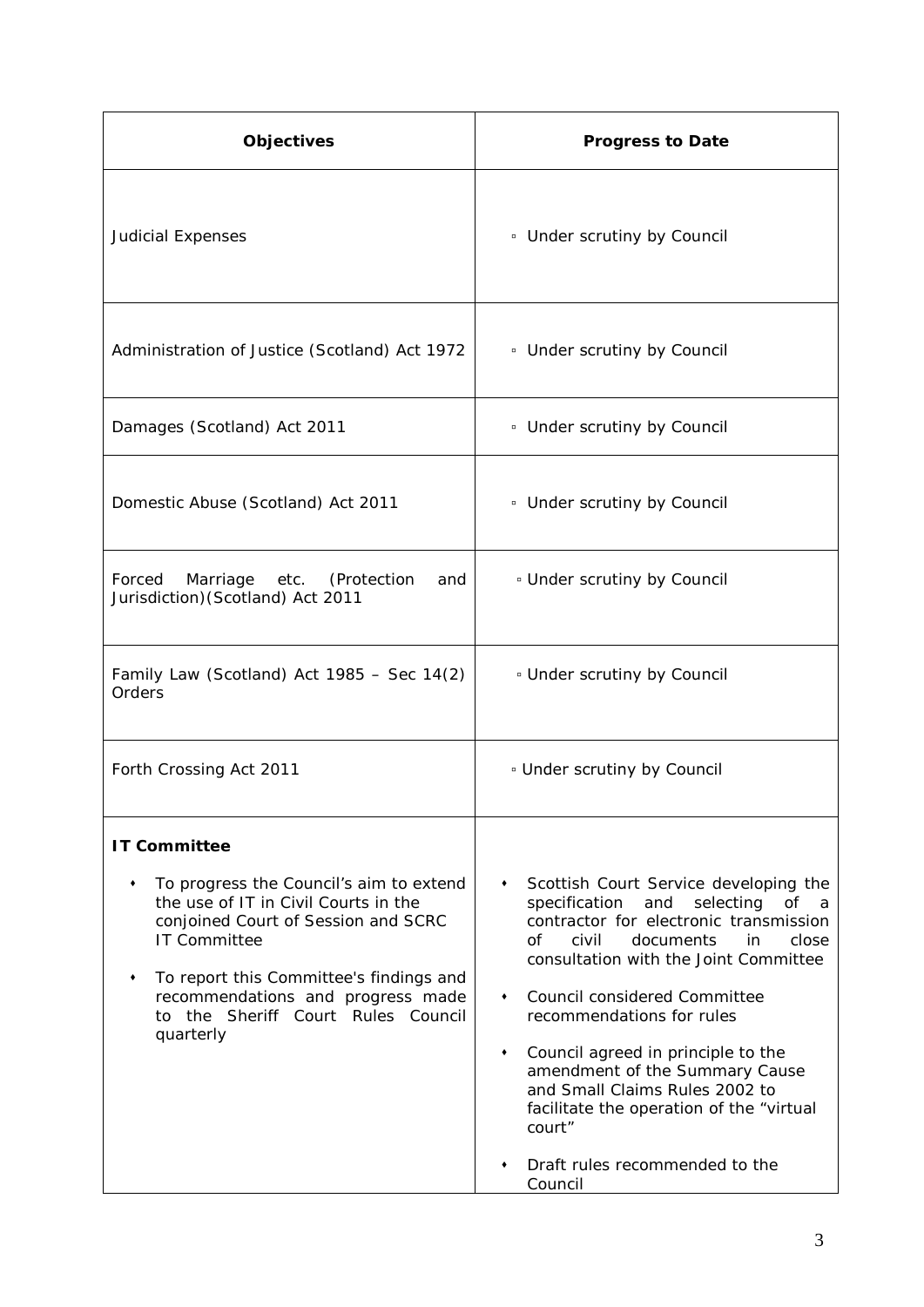| <b>Objectives</b>                                                                                                                                                                                                                                                   | <b>Progress to Date</b>                                                                                                                                                                                                                                         |
|---------------------------------------------------------------------------------------------------------------------------------------------------------------------------------------------------------------------------------------------------------------------|-----------------------------------------------------------------------------------------------------------------------------------------------------------------------------------------------------------------------------------------------------------------|
|                                                                                                                                                                                                                                                                     | Draft rules to be revisited once SCS is<br>in a position to proceed with the<br>procurement of a new system to<br>enable the electronic transmission and<br>handling of small claims and summary<br>cause business                                              |
| <b>Ordinary Cause Committee</b>                                                                                                                                                                                                                                     |                                                                                                                                                                                                                                                                 |
| To consider draft rules for personal<br>injury actions in the sheriff court                                                                                                                                                                                         | New ordinary cause personal injury<br>٠<br>rules came into force on 2/11/09.<br>Amendments<br>the<br>to<br>rules<br>under<br>scrutiny.<br>rules<br>Draft<br>for<br>summary<br>٠<br>cause<br>personal injury actions under scrutiny                              |
| To consider draft rules for ADR in the<br>sheriff court                                                                                                                                                                                                             | Draft rules for ADR recommended to<br>Council<br>Draft rules deferred until such time as<br>٠<br>the<br>Civil<br>Courts<br>Review<br>recommendations are fully considered<br>by both the Court of Session and<br>Sheriff Court Rules Councils Working<br>Groups |
| To consider various matters as may be<br>٠<br>remitted by the Council                                                                                                                                                                                               |                                                                                                                                                                                                                                                                 |
| Lord President's Advisory Group<br>on<br><b>Diligence</b><br>In relation to rules of court, to consider<br>implications flowing<br>from<br>the<br>the<br>proposed legislative changes contained<br>Bankruptcy<br>Diligence<br>the<br>&<br>in<br>(Scotland) Act 2007 | Secretariat working closely with Lord<br>٠<br>President's Advisory Group on<br>recommendations for diligence<br>reform.<br>Arrestment in execution provisions                                                                                                   |
| Report<br>back<br>the<br>Council<br>with<br>to<br>proposed amendments to existing rules<br>of court and where needed, new rules                                                                                                                                     | commenced 1 April 2008<br>Time to pay directions/time order<br>٠                                                                                                                                                                                                |